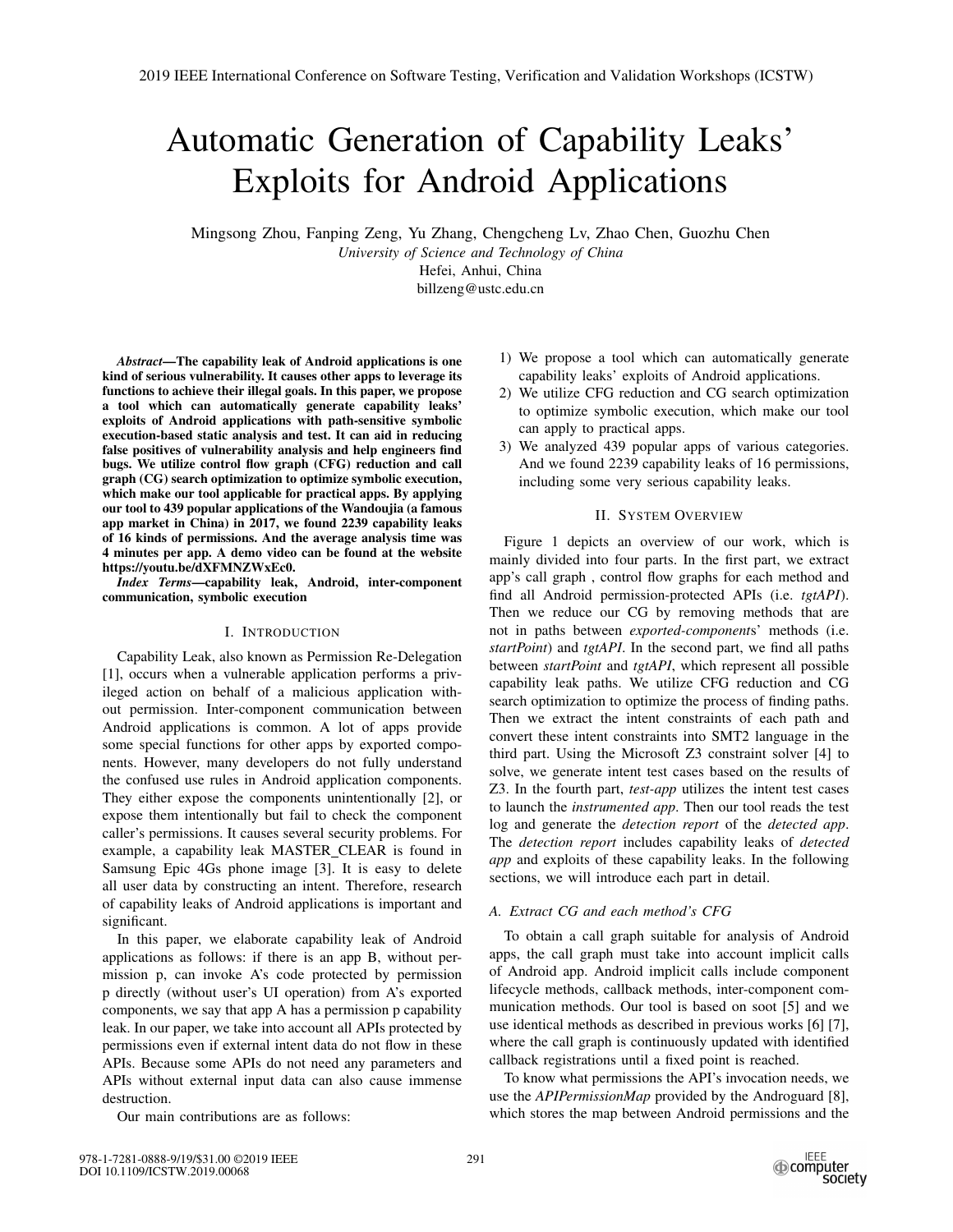

Fig. 1. System overview

Android API. We utilize it to find all Android permissionprotected APIs (*tgtAPI*s). Then we utilize backward traversal from *tgtAPI* and forward traversal from *startPoint* to remove nodes (methods) not in the paths between *startPoint* and *tgtAPI*, which can substantially reduce the search scope when find all paths between *startPoint* and *tgtAPI*.

# *B. Get Intent Conditions of Paths between StartPoint and TgtAPI*

CG and CFG are directed cyclic graph. In our paper, the paths that we search between *startPoint* and *tgtAPI* are Eulerian path. To reduce the scale of problem, we optimize search process and reduce each method's CFG by data-flow analysis.

*1) CG Search Optimization:* Suppose there is a path  $ABCDE$ , where  $A$ ,  $B$ ,  $C$ ,  $D$  and  $E$  are methods.  $A$  is *startPoint* and E is *tgtAPI*. At First, we use the way of section II-B2 to reduce CFG of each method. Then we compute all intent constraints of all paths between two methods (i.e. A and B, B and C, C and D, D and E). And we utilize  $Z3$ to solve all intent conditions of all paths between methods (named *intentConditionSet*). This process will be introduced in section II-C in detail. *intentConditionSet* will be saved and use repeatedly. It will save a lot of time, because an edge (method invocation) will be in multiple paths. Finally, we get intent conditions of this path (i.e. ABCDE) by using intersection operation for these *intentConditionSet*s. When we compute intent conditions of a path, we merge identical intent conditions and remove conflict intent conditions. This reduces the number of intent conditions that need to be combined when we search a path and it avoids duplicate and useless intent test cases. We also use function summary which stores all possible intent conditions of paths from current method to *tgtAPI*. When the method is analyzed again, the result is taken directly and do not need further analysis.

```
// before reduction
        public void doTask1 (String pName) {
              int pid=643;
              if (x > 5)\frac{5}{5} {
                    if (intent.getAction.equals("kill"))\{ // branch1
                         String key="pid";
                         pid=intent.getIntExtra(key);
10 ...
11 } else \{ \ldots \} // branch 2
12 }
13 else
\overline{14} \overline{14} \overline{14} \overline{14} \overline{14} \overline{14} \overline{14} \overline{14} \overline{14} \overline{14} \overline{14} \overline{14} \overline{14} \overline{14} \overline{14} \overline{14} \overline{14} \overline{14} \overline{14} \overline{14} \overline{14} \overline{14} 15 if (y < 6) \ \{ \ldots \} / l \text{ branch } 316 else { ... } // branch 4
17 if (z > 7) \{ \ldots \} // branch 5
18 else \{ \ldots \} // branch 6
19 }
20 killProcess (pName, pid); // tgtAPI
21\frac{22}{23} // after reduction<br>public void do
        public void doTask2 (String pName) {
24 int pid = 643;
25 if (x>5)26 {
27 if (intent.getAction.equals ("kill"))
\begin{array}{cc}\n & \text{28} \\
29\n \end{array} \begin{array}{cc}\n & \text{4} \\
 \text{5} \\
 \text{10} \\
 \text{11} \\
 \text{29}\n \end{array}String key="pid" ;30 pid=intent . getIntExtra (key);
31 } else {} // branch 2
32 }
33 else {} // branch 3
34 killProcess (pName, pid); // tgtAPI
35 }
```
Listing 1. Reduce CFG

*2) CFG Reduction:* In our paper, we only focus on statements related to external intent (intent from another application), because the unique input of inter-component communication is intent. We utilize a light-weight interprocedural data-flow analysis from *sources* [9] (only use *sources* related to external intent, for example: getIntent(), onReceive(Intent)) to remove the statements that are not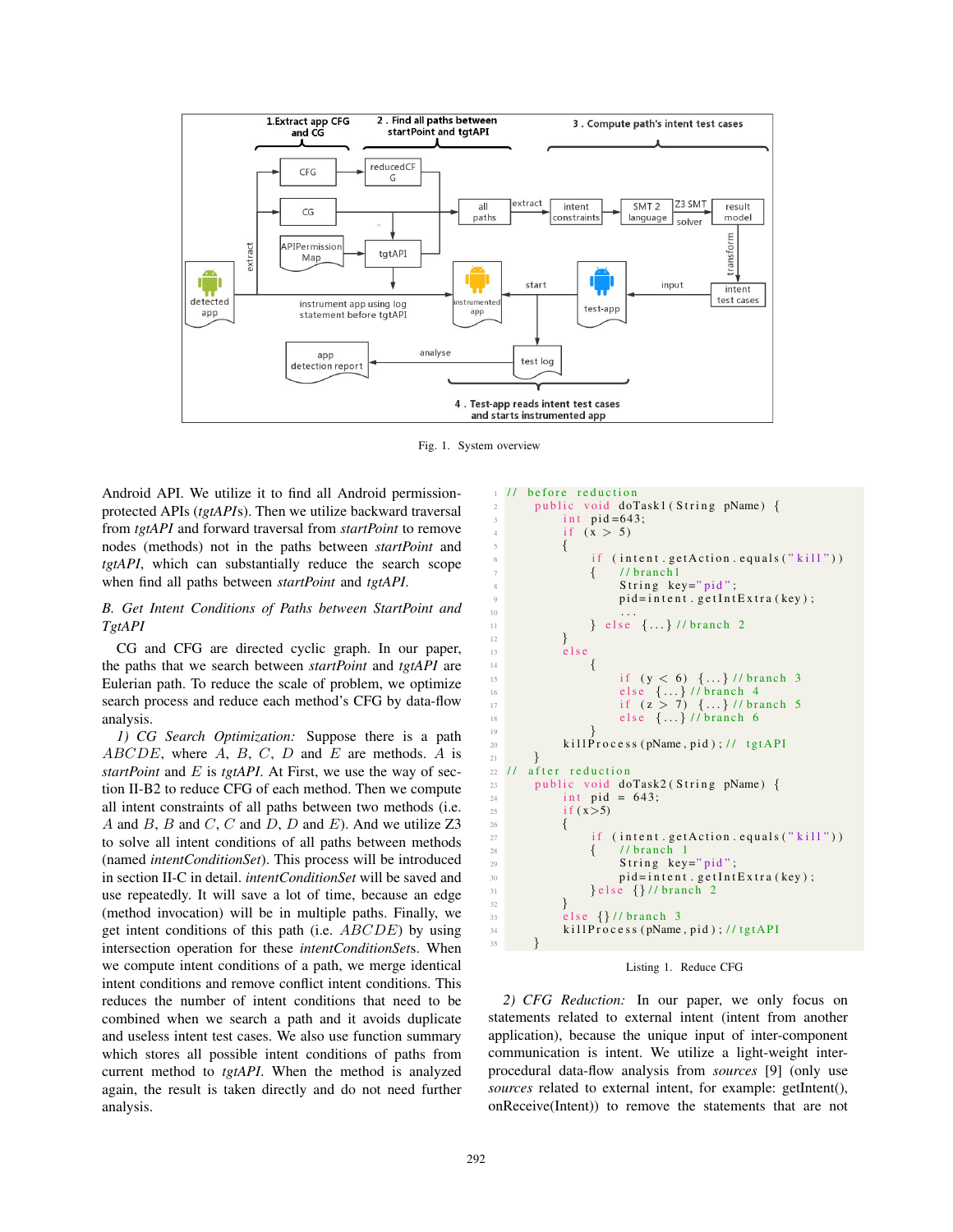related to the external intent. Our inter-procedural data-flow is mainly based on the reaching definition technique [10], which focuses on statically determining which definitions may reach a given point in the code. But we do not remove intent-irrelevant condition statements if their branch statements contain intent-relevant statements. For example, as shown in Listing 1, the statement  $if(x > 5)$  can not be removed because the true branch of  $if(x > 5)$  has intent-relevant statements. But we can remove  $if(y < 6)$ and  $if(z > 7)$ . We also reserve statements that intentrelevant statements depend. For example, the statement String  $key = "pid"$  will not be removed in listing 1. Since most statements are not related to intent, it is possible to substantially reduce the CFG. Thus, our method is efficient. As shown in Listing 1, there are 6 branches in total 6 paths in the *doTask1* method. But none of the 5 branches have any statements related to intent data, so we can simplify *doTask1* method into *doTask2* method and *doTask2* method only has 3 branches in total 3 paths.

## *C. Compute Path's Intent Constraints*

Z3 is a state-of-the-art theorem prover from Microsoft Research. It can be used to check the satisfiability of logical formulas over one or more theories. We utilize Z3 to solve intent conditions. At first, we get all statements of a path. Then we will process statements separately to generate intent constraints in format of SMT2 language. These statements mainly include intent.getAction,intent.hasCategory, intent.get ∗  $Extra, equals, if, variable definition and other operation$ statements about value of intent attribute. For example, if statement is  $if(str.equals("success"))$ , the SMT2 language is  $(assert \ (= str \ "success")$ ). Z3 will return the value of str is "success". Our tool can get correct string and primitive values in most cases when compute path's intent constraints.

#### *D. Test-app Test Instrumented App*

The intent test cases that we generate satisfy the intent conditions of paths, but there are some other conditions of paths that we can not control. So we need use dynamic way to test whether paths are reachable. We insert log statements before *tgtAPI*s in *detected app* and repackage *detected app* as a new app (named *instrumented app*). And the log statement mainly records these information: test case number, *exported-component*'s name, package name, *tgtAPI* and etc. Then we develop *test-app* which do not have any permissions and it utilizes test cases to test *instrumented app*. If the *tgtAPI* can be triggered, the log will be generated, indicating that the app occurs a capability leak. Then our tool reads the test log to generate a *detection report* for *detected app*. The exploits of capability leaks in *detection report* can trigger the corresponding capability leak, and they can help developers analyse bugs.

#### III. EVALUATION

To assess our work, we study the following research questions:

- RQ 1: What is the accuracy of path's intent conditions we generate?
- RQ 2: Can our tool be applied to practical apps and find capability leaks ? Can exploits help developers find bugs?
- RQ 3: Our tool uses symbolic execution, what is runtime efficiency of our work?



Fig. 2. APK Size and SLOC Distribution

The following experiment results are collected on Ubuntu 18.04 with a 3.6GHz Intel Core i7 CPU and 32GB RAM. Our dataset consists of 18 categories of applications from Wandoujia in 2017. We select 45 most popular apps for each category and in total 810 apps, then remove hardened apps [11] and apps that soot can not analyze [12]. Finally, we get 439 apps. These apps size and SLOC(source lines of code) are shown in figure 2. What we need to explain is that the use of harden technology is becoming more and more popular, which causes that we can not get the real source code of app. Fortunately, our tool is proposed for developers, and developers can use our tool to detect the app before it is hardened, so our tool is still useful. To answer RQ1, we divide 439 apps into five categories (0-9M,9M-18M,18M-27M,27M-36M,36M-) according to app size. We select 5 apps randomly from each category in total 25 apps to evaluate our tool.

## *A. RQ1: Accuracy of Path's Intent Conditions*

We run our tool for these 25 apps and record the statements that we can not handle (named *unhandledSet*). At the same time, we manually check each statement we can handle and record the statements that we can not get correct value (named *incorrectSet*). For example, a string value from network. *allStatementsSet* is a set of all intent-relevant statements. We use the following correctness metric to access the accuracy of intent conditions that we generate:

*size*(*allStatementsSet*)−*size*(*unhandledSet*)−*size*(*incorrectSet*) *size*(*allstatementsSet*)

The accuracy results are shown in figure 3. The accuracy of path's intent conditions is high and no app has a rate lower than 90%. This indicates that for the overwhelming majority of cases, our tool can generate correct intent conditions.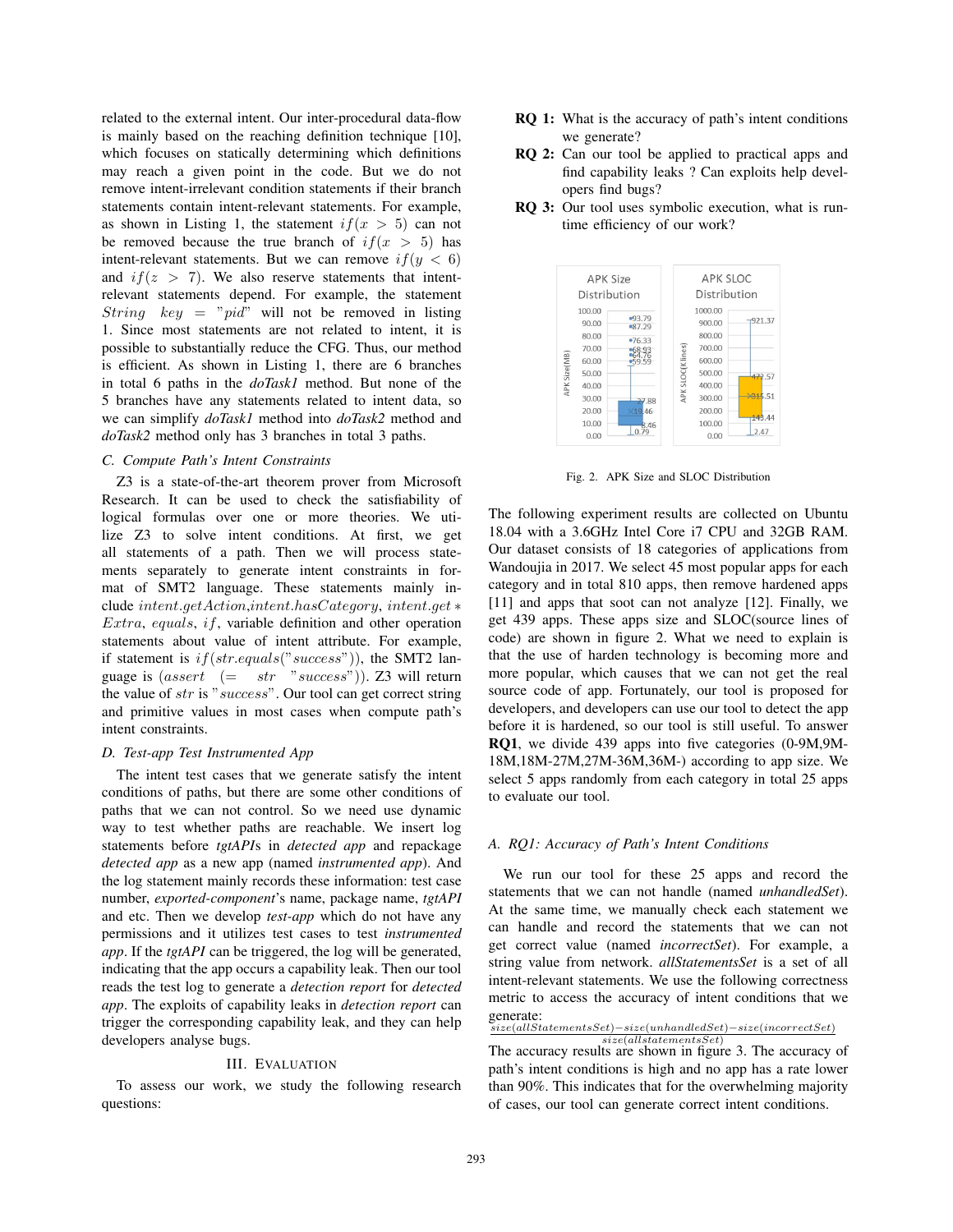

Fig. 3. Accuracy of Intent Conditions

#### *B. RQ2: Can our tool apply to practical apps?*

*1) Experiment Results:* The analysis result of 439 apps is shown in Table I, For each capability leak, we counted the number of apps have the capability leak (i.e. App Count column) and the number of the capability leak's points in all apps (i.e. All Count column). There are 2239 capability leaks of 16 kinds of permissions, including some serious capability leaks, such as DISABLE\_KEYGUARD, KILL\_BACKGROUND\_PROCESSES, MOD-IFY AUDIO SETTINGS and so on. Therefore, our tool can detect capability leaks efficiently.

TABLE I CAPABILITY LEAKS LIST

| <b>Permission</b>             | <b>App Count</b> | <b>All Count</b> |
|-------------------------------|------------------|------------------|
| <b>DISABLE KEYGUARD</b>       | 8                | 9                |
| CHANGE WIFI MULTICAST STATE   |                  |                  |
| <b>SET WALLPAPER HINTS</b>    | $\overline{4}$   | 4                |
| <b>BROADCAST STICKY</b>       | 84               | 84               |
| <b>ACCESS FINE LOCATION</b>   | 106              | 180              |
| <b>ACCESS COARSE LOCATION</b> | 94               | 157              |
| <b>CHANGE WIFI STATE</b>      | 3                |                  |
| <b>ACCESS NETWORK STATE</b>   | 323              | 1071             |
| <b>GET TASKS</b>              | 216              | 272              |
| <b>WAKE LOCK</b>              | 56               | 81               |
| <b>ACCESS WIFI STATE</b>      | 227              | 318              |
| <b>MODIFY AUDIO SETTINGS</b>  | 4                |                  |
| <b>SET WALLPAPER</b>          |                  |                  |
| <b>BLUETOOTH</b>              | 7                | 10               |
| <b>READ PHONE STATE</b>       | 30               | 35               |
| KILL BACKGROUND PROCESSES     |                  | 8                |

*2) Exploitation Analysis:* App A is a popular lock screen app and has been downloaded more than 10 million times. We found that it has a DISABLE KEYGUARD capability leak. We guess that there is an illegal login vulnerability. Then We use exploits generated by our tool to attack app and they help us pass the lock sceen without a password. The attack demo is on the youtube  $1$ . We have informed the app's developers. App B is a clean app, whose function is phone clean. And we found that it has KILL\_BACKGROUND\_PROCESSES capability leak. It may be used by other apps to kill processes. The attack demo is on the youtube  $2$ . Except for capability leaks, we found that a lot of apps crashed when we used our exploits to launch them, which is a kind of local denial of service attack. So these apps must be more robust, it may be leveraged by other apps for vicious competition. Therefore, our exploits are valid and help users find bugs.

# *C. RQ3: Runtime Efficiency*

Table II presents static analysis part and dynamic test part's average, minimum, and maximum execution time of 439 apps. As shown in table II, The total average time for each app analysis is less than 4 minutes. The maximum time for static analysis app is 5168.494s, which is about 1.43h. 1.43h is a reasonable analysis time for generating highly precise intent test cases and few apps' static analysis is more than 16 min in our statistics. Therefore, our optimization for symbolic execution of inter-component capability leaks detection is efficient, and our tool meets the requirement of actual use.

TABLE II EXECUTION-TIME

| Period         | <b>Execution Time</b> |                     |                    |  |
|----------------|-----------------------|---------------------|--------------------|--|
|                | Average               | <b>Minimum</b>      | Maximum            |  |
| <b>Static</b>  | 185.228s(3min)        | 0.078s              | 5168.494s(1.43h)   |  |
| <b>Dynamic</b> | 52.984s               | $7.41\overline{4s}$ | 889.919s(14.82min) |  |

#### IV. RELATED WORK

There are many static analysis works for detecting security problems of inter-component communication (for example: [13], [14]). But they all cannot determine whether the vulnerability really exists and developers have to spend much time in vulnerability analysis. Fang Liu et al. [15] proposed the MR-Droid to find inter-component communication vulnerabilities among practical apps, which uses the map-reduce system to detect communication vulnerabilities among largescale apps. The results of the tool are limited by the dataset and it does not take into account malicious apps. Its result can not indicate the detected app is security. And [16] also has this problem.

## V. CONCLUSION

We propose an effective tool which can automatically generate capability leaks' exploits of Android applications with symbolic execution and test. It can aid in reducing false positives of vulnerability analysis and help developers find bugs. Our tool can apply to practical apps because of our optimized symbolic execution. We analyzed 439 apps in Wandoujia and found 2239 capability leaks of 16 kinds of permission.

## ACKNOWLEDGMENT

This work is mainly inspired by LetterBomb [17]. This work is supported partly by the National Key RD Program of China 2018YFB0803400 and National Natural Science Foundation of China (NSFC) under grant 61772487.

2https://youtu.be/YE84G4yko0A

<sup>1</sup>https://youtu.be/rWdSiWUy2bc